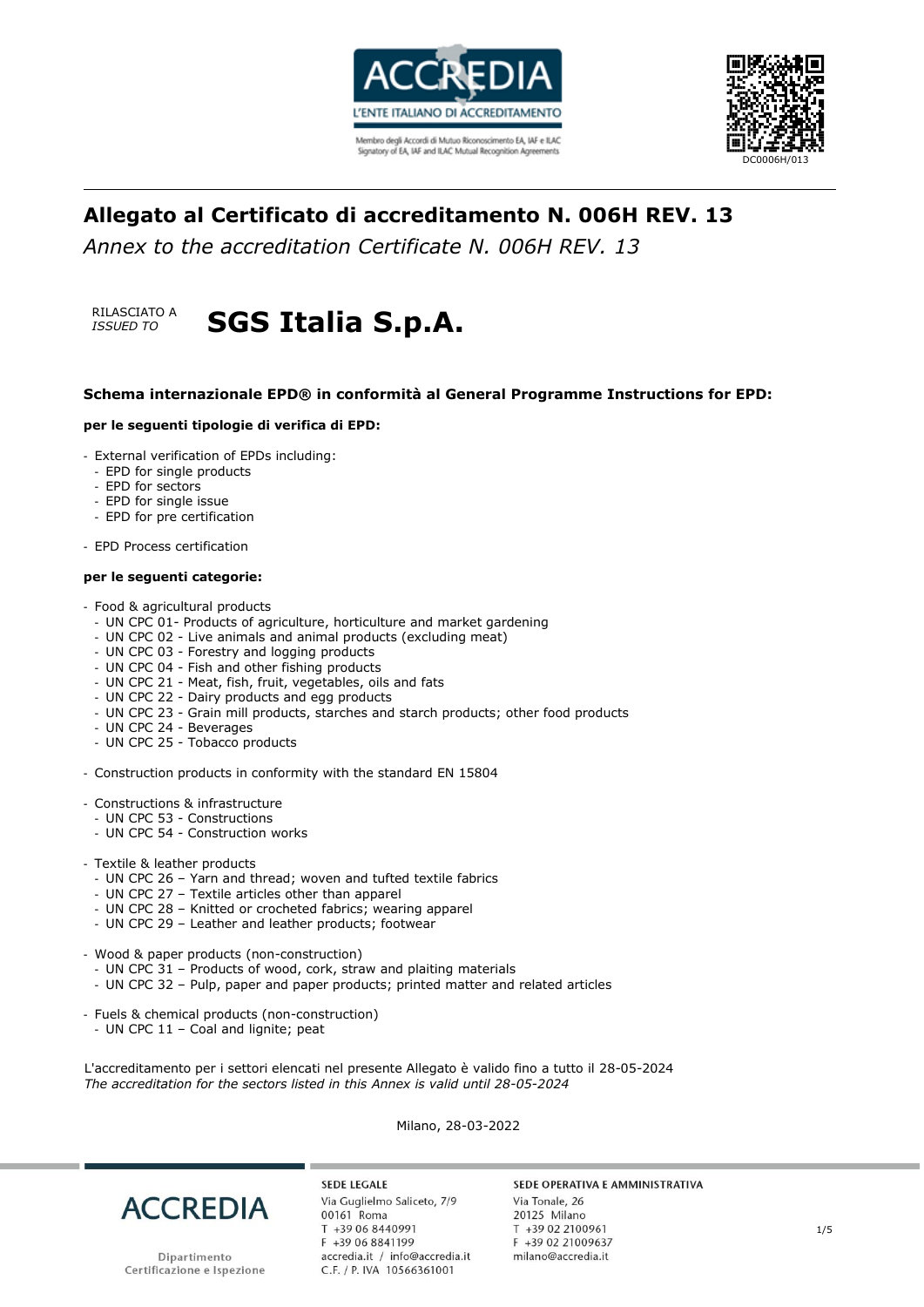



# **Allegato al Certificato di accreditamento N. 006H REV. 13**

*Annex to the accreditation Certificate N. 006H REV. 13*

- UN CPC 12 Crude petroleum and natural gas
- UN CPC 13 Uranium and thorium ores and concentrates
- UN CPC 33 Coke oven products; refined petroleum products; nuclear fuel
- UN CPC 34 Basic chemicals
- UN CPC 35 Other chemical products; man-made fibres
- Glass and plastic products (non-construction)
- UN CPC 36 Rubber and plastics products
- UN CPC 37 Glass and glass products and other non-metallic products n.e.c.
- Metal products (non-construction)
- UN CPC 41 Basic metals
- UN CPC 42 Fabricated metal products, except machinery and equipment
- Services
	- UN CPC 18 Natural water
	- UN CPC 39 Wastes or scraps
	- UN CPC 61 Wholesale trade services
	- UN CPC 62 Retail trade services
	- UN CPC 63 Accomodation, food and beverage services
	- UN CPC 64 Passsenger transport services
	- UN CPC 65 Freight transport services
	- UN CPC 66 Rental services or transport vehicles with operators
	- UN CPC 67 Supporting transport services
	- UN CPC 68 Postal and courier services
	- UN CPC 71 Financial and related services
	- UN CPC 72 Real estate services
	- UN CPC 73 Leasing or rental services without operator
	- UN CPC 81 Research and development services
	- UN CPC 82 Legal and accounting services
	- UN CPC 83 Other professional, technical and business services
	- UN CPC 84 Telecommunications, broadcasting and information supply services
	- UN CPC 85 Support services
	- UN CPC 86 Support services to agriculture, hunting, forestry, fishing, mining and utilities
	- UN CPC 87 Maintenance, repair and installation (except constructions) services
	- UN CPC 88 Manufacturing services on physical inputs owned by others
	- UN CPC 89 Other manufacturing services; publishing, printing and reproduction services; materials recovery services
	- UN CPC 91 Public administration and other services provided to the community as a whole; compulsory social security services
	- UN CPC 92 Education services
	- UN CPC 93 Human health and social care services
	- UN CPC 94 Sewage and waste collection, treatment and disposal and other environmental protection services
	- UN CPC 95 Services of membership organizations
	- UN CPC 96 Recreational, cultural and sporting services
	- UN CPC 97 Other services
	- UN CPC 98 Domestic services
- UN CPC 99 Services provided by extraterritorial organizations and bodies

L'accreditamento per i settori elencati nel presente Allegato è valido fino a tutto il 28-05-2024 *The accreditation for the sectors listed in this Annex is valid until 28-05-2024*

Milano, 28-03-2022



**SEDE LEGALE** Via Guglielmo Saliceto, 7/9 00161 Roma T +39 06 8440991 F +39 06 8841199 accredia.it / info@accredia.it C.F. / P. IVA 10566361001

#### SEDE OPERATIVA E AMMINISTRATIVA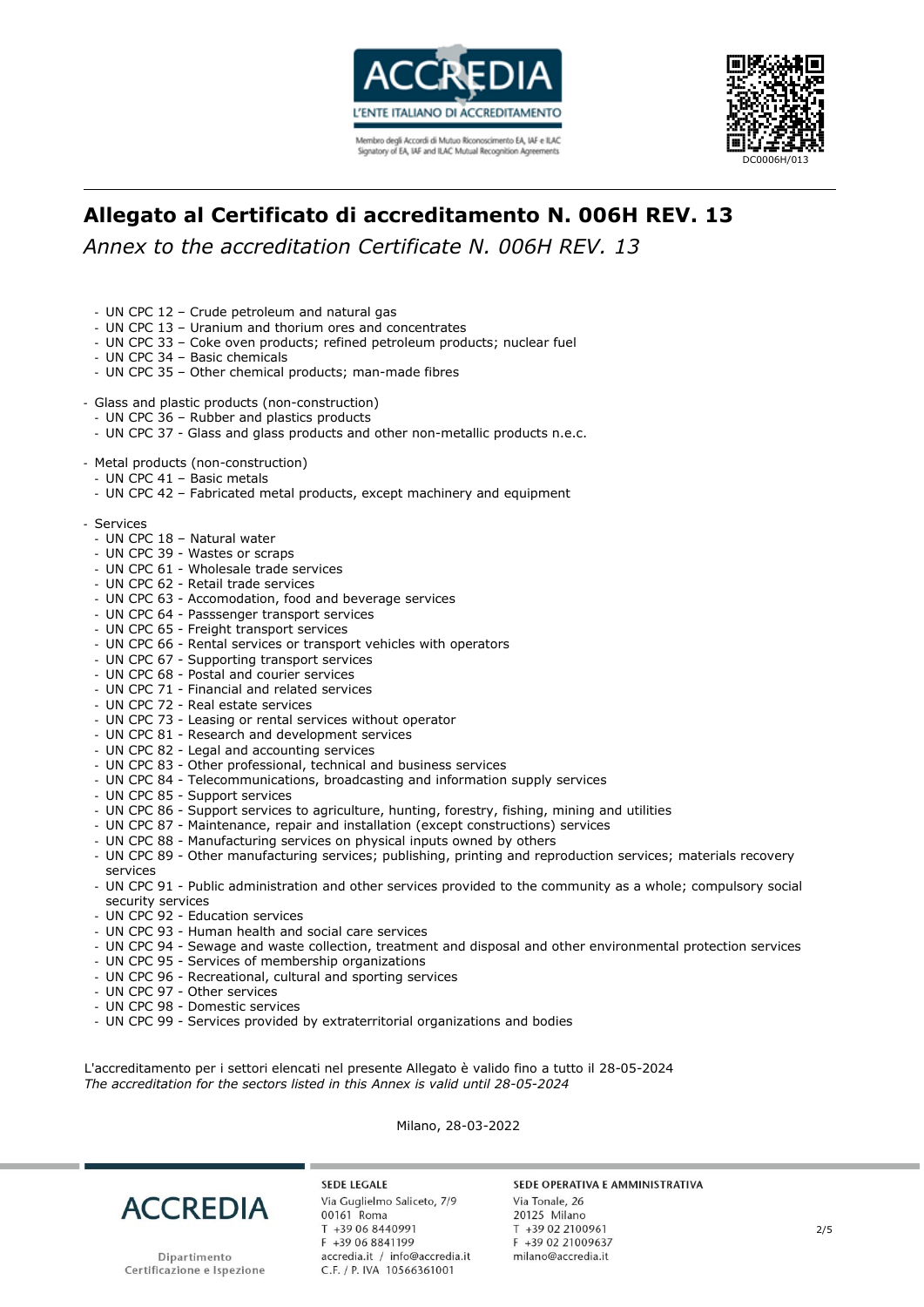



# **Allegato al Certificato di accreditamento N. 006H REV. 13**

*Annex to the accreditation Certificate N. 006H REV. 13*

## **Schema EPDItaly® in conformità al Regolamento del Programma EPDItaly:**

### **per le seguenti tipologie di verifica di EPDItaly:**

- EPD preliminary validation
- EPD di prodotto

#### **per le seguenti categorie:**

- Machinery & equipment
- UN CPC 43 General-purpose machinery
- UN CPC 44 Special-purpose machinery
- UN CPC 45 Office, accounting and computing machinery
- UN CPC 46 Electrical machinery and apparatus
- UN CPC 47 Radio, television and communication equipment and apparatus
- UN CPC 48 Medical appliances, precision and optical instruments, watches and clocks

### *International EPD® System in conformity with the General Programme Instructions for EPD:*

#### *for the following types of EPD verifications:*

- *External verification of EPDs including:*
- *EPD for single products*
- *EPD for sectors*
- *EPD for single issue*
- *EPD for pre certification*
- *EPD Process certification*

#### *for the following categories:*

- *Food & agricultural products*
	- *UN CPC 01- Products of agriculture, horticulture and market gardening*
- *UN CPC 02 - Live animals and animal products (excluding meat)*
- *UN CPC 03 - Forestry and logging products*
- *UN CPC 04 - Fish and other fishing products*
- *UN CPC 21 - Meat, fish, fruit, vegetables, oils and fats*
- *UN CPC 22 - Dairy products and egg products*
- *UN CPC 23 - Grain mill products, starches and starch products; other food products*
- *UN CPC 24 - Beverages*
- *UN CPC 25 - Tobacco products*
- *Construction products in conformity with the standard EN 15804*
- *Constructions & infrastructure*
- *UN CPC 53 - Constructions*

L'accreditamento per i settori elencati nel presente Allegato è valido fino a tutto il 28-05-2024 *The accreditation for the sectors listed in this Annex is valid until 28-05-2024*

Milano, 28-03-2022



**SEDE LEGALE** Via Guglielmo Saliceto, 7/9 00161 Roma T +39 06 8440991 F +39 06 8841199 accredia.it / info@accredia.it<br>C.F. / P. IVA 10566361001

#### SEDE OPERATIVA E AMMINISTRATIVA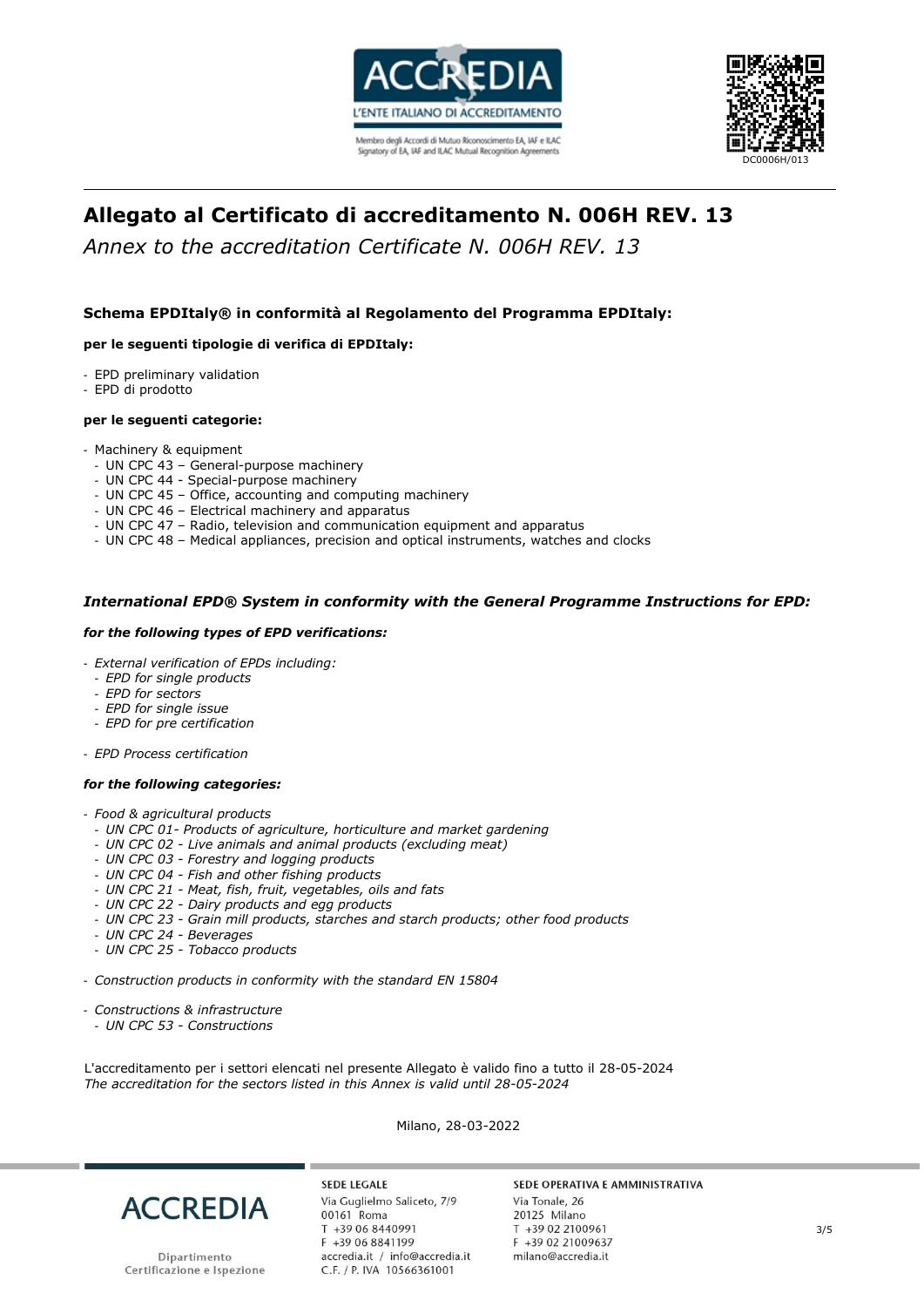



# **Allegato al Certificato di accreditamento N. 006H REV. 13**

*Annex to the accreditation Certificate N. 006H REV. 13*

- *UN CPC 54 - Construction works*

- *Textile & leather products*
- *UN CPC 26 – Yarn and thread; woven and tufted textile fabrics*
- *UN CPC 27 – Textile articles other than apparel*
- *UN CPC 28 – Knitted or crocheted fabrics; wearing apparel*
- *UN CPC 29 – Leather and leather products; footwear*
- *Wood & paper products (non-construction)*
	- *UN CPC 31 – Products of wood, cork, straw and plaiting materials*
	- *UN CPC 32 – Pulp, paper and paper products; printed matter and related articles*
- *Fuels & chemical products (non-construction)*
- *UN CPC 11 – Coal and lignite; peat*
- *UN CPC 12 – Crude petroleum and natural gas*
- *UN CPC 13 – Uranium and thorium ores and concentrates*
- *UN CPC 33 – Coke oven products; refined petroleum products; nuclear fuel*
- *UN CPC 34 – Basic chemicals*
- *UN CPC 35 – Other chemical products; man-made fibres*
- *Glass and plastic products (non-construction)*
	- *UN CPC 36 – Rubber and plastics products*
	- *UN CPC 37 - Glass and glass products and other non-metallic products n.e.c.*
- *Metal products (non-construction)*
- *UN CPC 41 – Basic metals*
- *UN CPC 42 – Fabricated metal products, except machinery and equipment*
- *Services*
	- *UN CPC 18 – Natural water*
	- *UN CPC 39 - Wastes or scraps*
	- *UN CPC 61 - Wholesale trade services*
	- *UN CPC 62 - Retail trade services*
	- *UN CPC 63 - Accomodation, food and beverage services*
	- *UN CPC 64 - Passsenger transport services*
	- *UN CPC 65 - Freight transport services*
	- *UN CPC 66 - Rental services or transport vehicles with operators*
	- *UN CPC 67 - Supporting transport services*
	- *UN CPC 68 - Postal and courier services*
	- *UN CPC 71 - Financial and related services*
	- *UN CPC 72 - Real estate services*
	- *UN CPC 73 - Leasing or rental services without operator*
	- *UN CPC 81 - Research and development services*
	- *UN CPC 82 - Legal and accounting services*
	- *UN CPC 83 - Other professional, technical and business services*
- *UN CPC 84 - Telecommunications, broadcasting and information supply services*
- *UN CPC 85 - Support services*
- *UN CPC 86 - Support services to agriculture, hunting, forestry, fishing, mining and utilities*
- *UN CPC 87 - Maintenance, repair and installation (except constructions) services*

L'accreditamento per i settori elencati nel presente Allegato è valido fino a tutto il 28-05-2024 *The accreditation for the sectors listed in this Annex is valid until 28-05-2024*

Milano, 28-03-2022



**SEDE LEGALE** Via Guglielmo Saliceto, 7/9 00161 Roma T +39 06 8440991 F +39 06 8841199 accredia.it / info@accredia.it<br>C.F. / P. IVA 10566361001

#### SEDE OPERATIVA E AMMINISTRATIVA